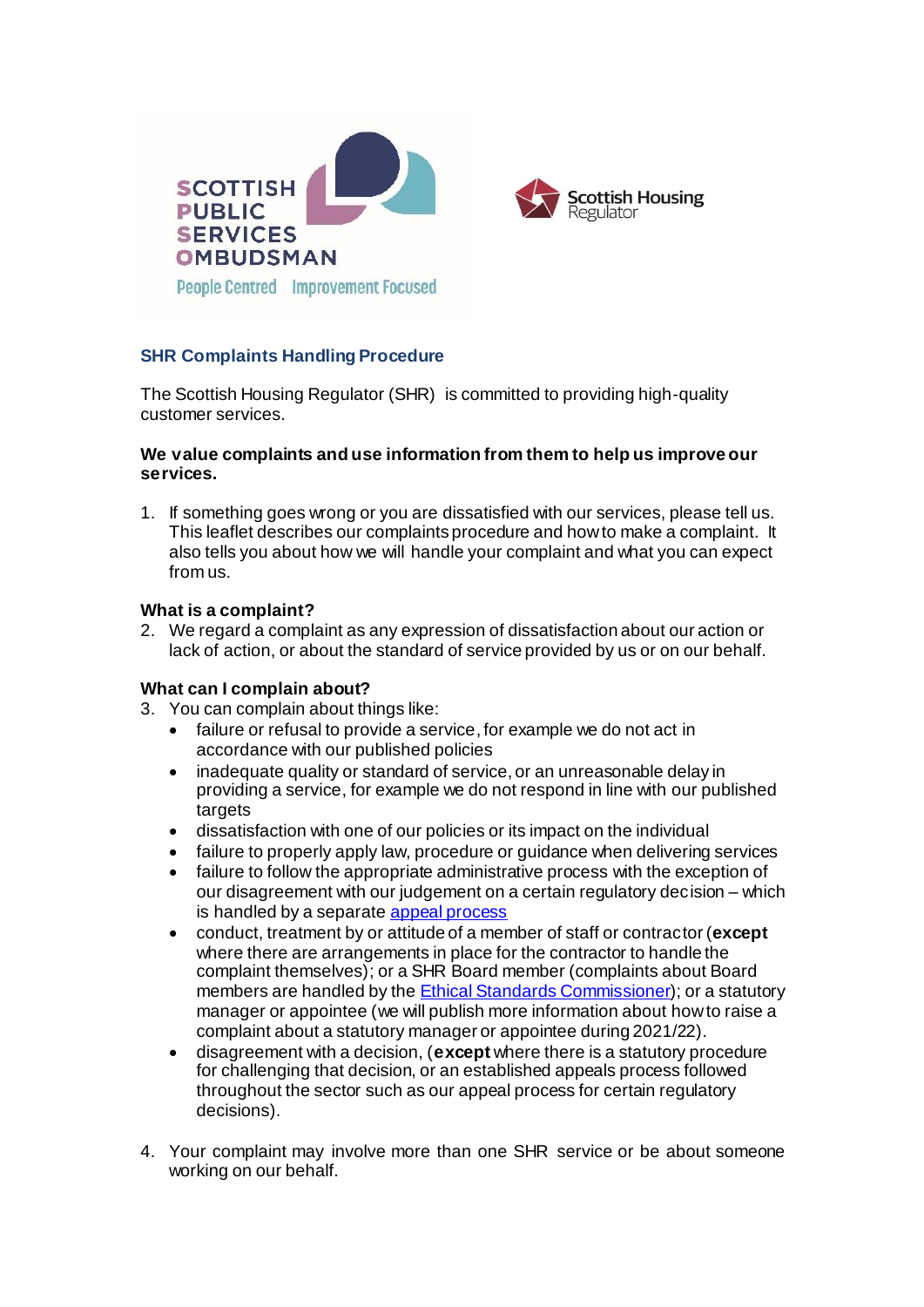# **What can't I complain about?**

- 5. There are some things we can't deal with through our complaints handling procedure. These include:
	- a routine first-time request for a service
	- a request for compensation only
	- issues that are in court or have already been heard by a court or a tribunal (if you decide to take legal action, you should let us know as the complaint cannot then be considered under this process)
	- disagreement with a decision where there is a statutory procedure for challenging that decision (such as for freedom of information and subject access requests), or an established appeals process followed throughout the sector such as our appeal process for certain regulatory decisions.
	- a request for information under the Data Protection or Freedom of Information (Scotland) Acts
	- a grievance by a staff member or a grievance relating to employment or staff recruitment
	- a concern raised internally by a member of staff (which was not about a service they received, such as a whistleblowing concern)
	- a concern about a child or an adult's safety, this could include reports of significant performance failures and further guidance on that is availabl[e here.](https://www.housingregulator.gov.scot/for-landlords/advisory-guidance/how-we-work/significant-performance-failures-factsheet-for-tenants)
	- an attempt to reopen a previously concluded complaint or to have a complaint reconsidered where we have already given our final decision
	- abuse or unsubstantiated allegations about our organisation or staff where such actions would be covered by ou[r Unacceptable Actions policy](https://www.housingregulator.gov.scot/about-us/what-we-do/how-we-work/unacceptable-actions-policy) or
	- a concern about the actions or service of a different organisation, where we have no involvement in the issue (**except** where the other organisation is delivering services on our behalf).
- 6. If other procedures or rights of appeal can help you resolve your concerns, we will give information and advice to help you.

# **Who can complain?**

7. Anyone who receives, requests or is directly affected by our services can make a complaint to us. This includes the representative of someone who is dissatisfied with our service (for example, a relative, friend, advocate or adviser). If you are making a complaint on someone else's behalf, you will normally need their written consent. Please also read the section on **Getting help to make your complaint** below.

# **How do I complain?**

- 8. You can complain in person at our office, by phone, in writing, by email or via our complaints form. [Link to how to give us your feedback](https://www.housingregulator.gov.scot/about-us/what-we-do/your-feedback)
- 9. It is easier for us to address complaints if you make them quickly and directly to the service concerned. So please talk to a member of our staff at the service you are complaining about. Then they can try to resolve the issue.

# 10.When complaining, please tell us:

- your full name and contact details
- as much as you can about the complaint
- what has gone wrong; and
- what outcome you are seeking.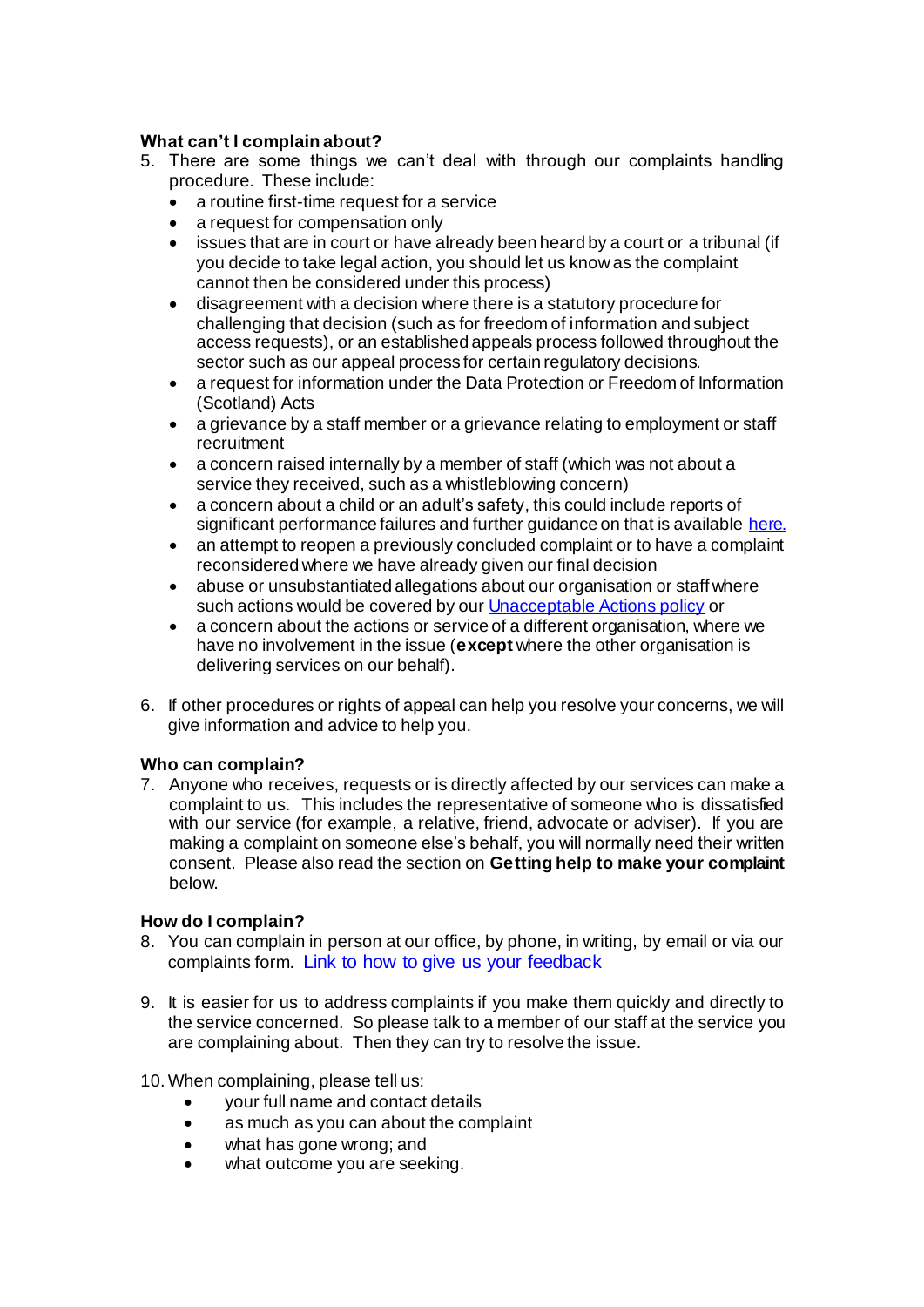**Our contact details** Scottish Housing Regulator Buchanan House 58 Port Dundas Road Glasgow G4 0HF [shr@shr.gov.scot](mailto:shr@shr.gov.scot) 0141 242 5642 Twitter - @shr\_news

# **How long do I have to make a complaint?**

11. Normally, you must make your complaint within six months of:

- the event you want to complain about; or
- finding out that you have a reason to complain.
- 12. In exceptional circumstances, we may be able to accept a complaint after the time limit. If you feel that the time limit should not apply to your complaint, please tell us why.

#### **What happens when I have complained?**

13.We will always tell you who is dealing with your complaint. Our complaints procedure has two stages.

#### **Stage 1: Frontline response**

- 14.We aim to respond to complaints quickly (where possible, when you first tell us about the issue). This could mean an on-the-spot apology and explanation if something has clearly gone wrong, or immediate action to resolve the problem.
- 15.We will give you our decision at stage 1 in five working days or less, unless there are exceptional circumstances.
- 16. If you are not satisfied with the response we give at this stage, we will tell you what you can do next. If you choose to, you can take your complaint to stage 2. You must normally ask us to consider your complaint at stage 2 either:
	- within six months of the event you want to complain about or finding out that you have a reason to complain; or
	- within two months of receiving your stage 1 response (if this is later).
- 17. In exceptional circumstances, we may be able to accept a stage 2 complaint after the time limit. If you feel that the time limit should not apply to your complaint, please tell us why.

#### **Stage 2: Investigation**

18. Stage 2 deals with two types of complaint: where the customer remains dissatisfied after stage 1 and those that clearly require investigation, and so are handled directly at this stage. If you do not wish your complaint to be handled at stage 1, you can ask us to handle it at stage 2 instead.

19.When using stage 2:

- we will acknowledge receipt of your complaint within three working days
- we will confirm our understanding of the complaint we will investigate and what outcome you are looking for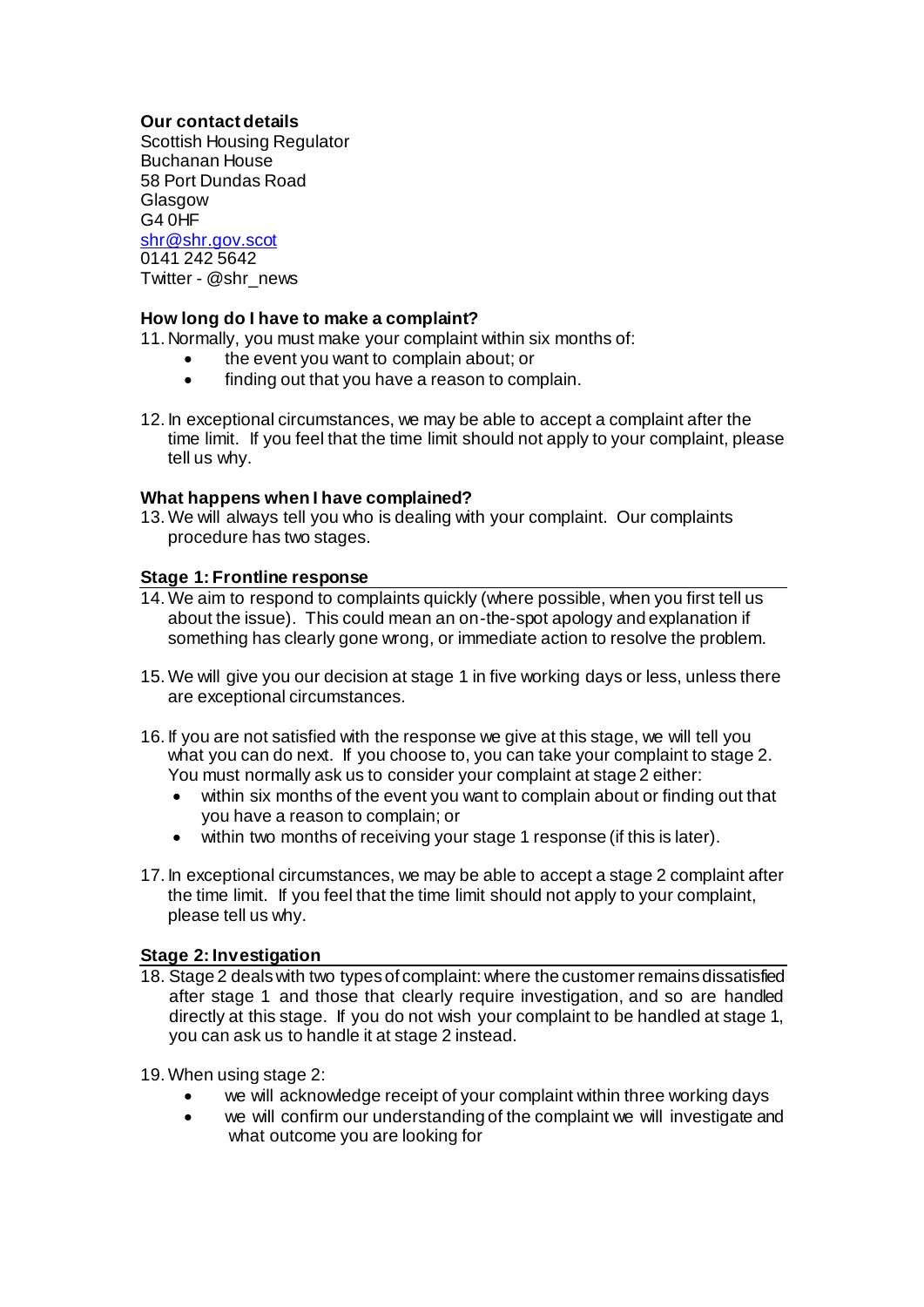- we will try to resolve your complaint where we can (in some cases we may suggest using an alternative complaint resolution approach, such as mediation); and
- where we cannot resolve your complaint, we will give you a full response as soon as possible, normally within 20 working days.

20. If our investigation will take longer than 20 working days, we will tell you. We will tell you our revised time limits and keep you updated on progress.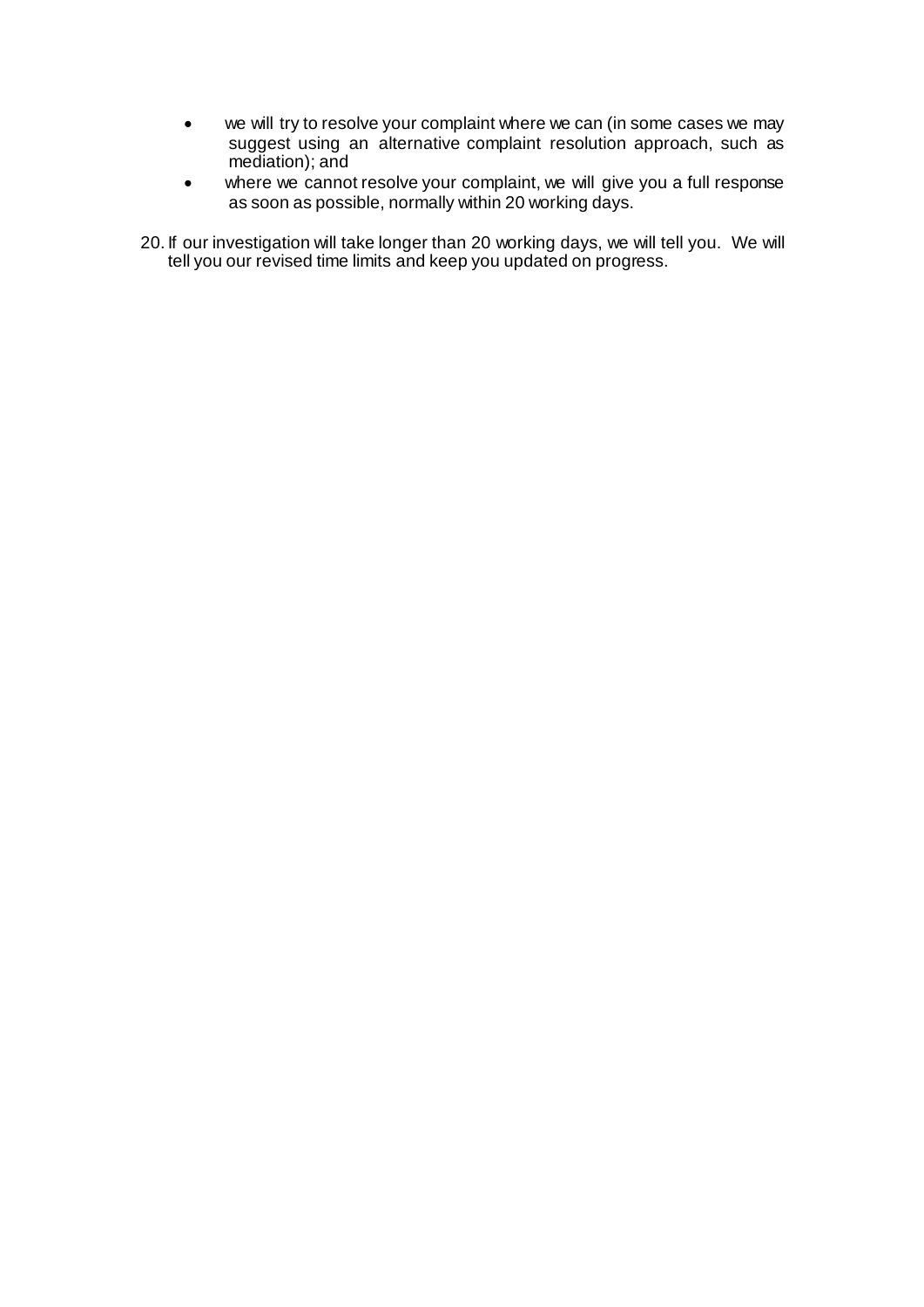#### **What if I'm still dissatisfied?**

21.After we have given you our final decision, if you are still dissatisfied with our decision or the way we dealt with your complaint, you can ask the Scottish Public Services Ombudsman (SPSO) to look at it.

| The SPSO are an independent organisation that investigates complaints. They<br>are not an advocacy or support service (but there are other organisations who |
|--------------------------------------------------------------------------------------------------------------------------------------------------------------|
| can help you with advocacy or support).                                                                                                                      |
| You can ask the SPSO to look at your complaint if:                                                                                                           |
| you have gone all the way through the SHR's complaints handling<br>procedure                                                                                 |
| it is less than 12 months after you became aware of the matter you want<br>to complain about; and                                                            |
| the matter has not been (and is not being) considered in court.                                                                                              |
| The SPSO will ask you to complete a complaint form and provide a copy of our<br>final response to your complaint. You can do this online at                  |
| www.spso.org.uk/complain/form or call them on Freephone 0800 377 7330.                                                                                       |
| You may wish to get independent support or advocacy to help you progress                                                                                     |
| your complaint. See the section on Getting help to make your complaint                                                                                       |
| below.                                                                                                                                                       |
| The SPSO's contact details are:                                                                                                                              |
| <b>SPSO</b>                                                                                                                                                  |
| <b>Bridgeside House</b><br>99 McDonald Road                                                                                                                  |
| Edinburgh                                                                                                                                                    |
| EH7 4NS                                                                                                                                                      |
| (if you would like to visit in person, you must make an appointment first)                                                                                   |
|                                                                                                                                                              |
| Their freepost address is:                                                                                                                                   |
| <b>FREEPOST SPSO</b>                                                                                                                                         |
|                                                                                                                                                              |
| Freephone:<br>0800 377 7330                                                                                                                                  |
| Online contact www.spso.org.uk/contact-us                                                                                                                    |
| Website:<br>www.spso.org.uk                                                                                                                                  |

#### **Getting help to make your complaint**

- 22.We understand that you may be unable or reluctant to make a complaint yourself. We accept complaints from the representative of a person who is dissatisfied with our service. We can take complaints from a friend, relative, or an advocate, if you have given them your consent to complain for you.
- 23.You can find out about advocates in your area by contacting the Scottish Independent Advocacy Alliance:

**Scottish Independent Advocacy Alliance** Tel: 0131 510 9410 Website: **www.siaa.org.uk**

24.You can find out about advisers in your area through Citizens Advice Scotland: **Citizens Advice Scotland** Website: **www.cas.org.uk** or check your phone book for your local citizens advice bureau.

25.We are committed to making our service easy to use for all members of the community. In line with our statutory equalities duties, we will always ensure that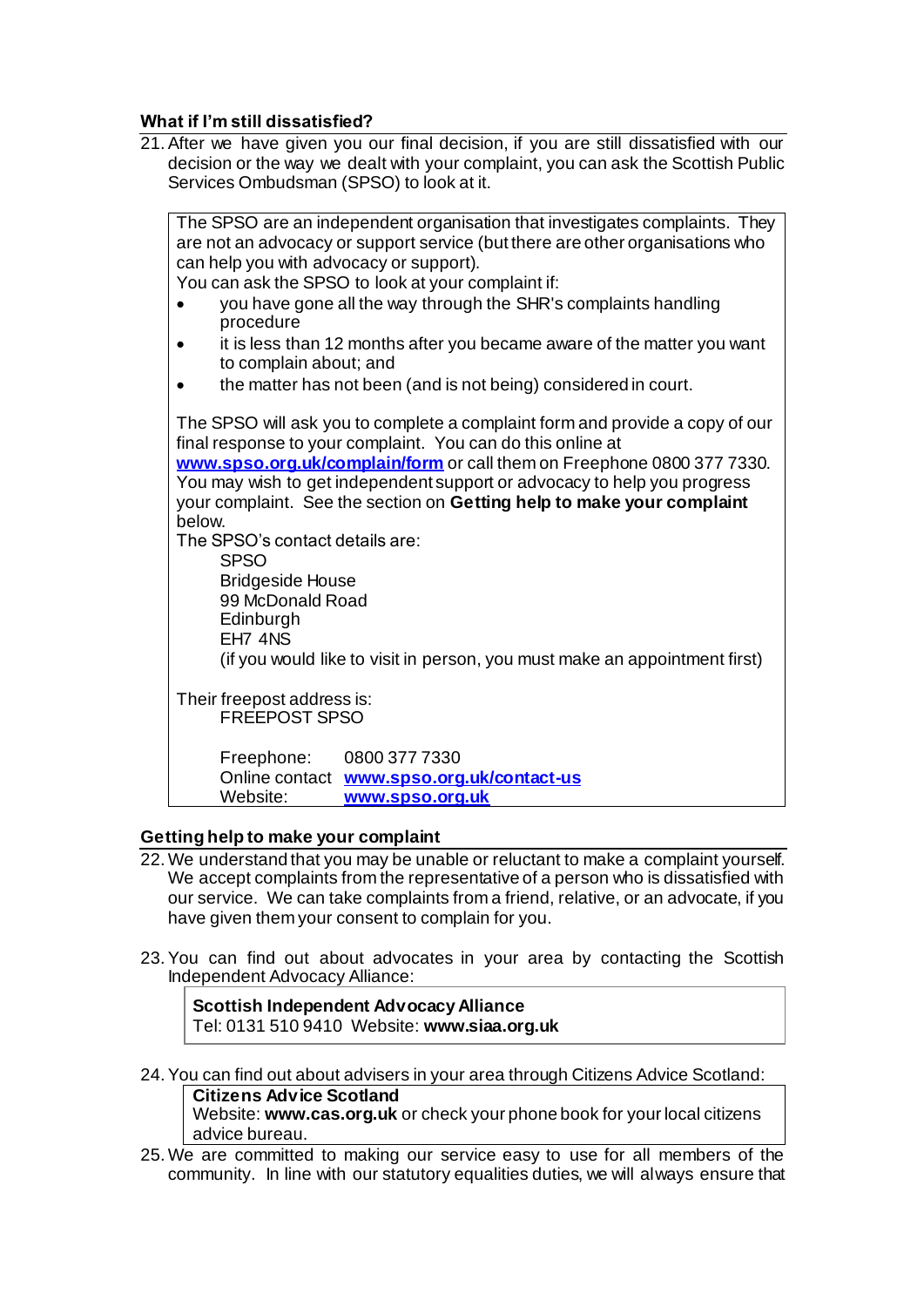reasonable adjustments are made to help you access and use our services. If you have trouble putting your complaint in writing, or want this information in another language or format, such as large font, or Braille, please tell us in person, contact us on 0141 242 5642 , email us at shr@shr.gov.uk

# **Our contact details**

26.Please contact us by the following means:

Scottish Housing Regulator Buchanan House 58 Port Dundas Road Glasgow G4 0HF

[shr@shr.gov.scot](mailto:shr@shr.gov.scot)

0141 242 5642

Twitter - @shr\_news

We can also give you this leaflet in other languages and formats (such as large print, audio and Braille).